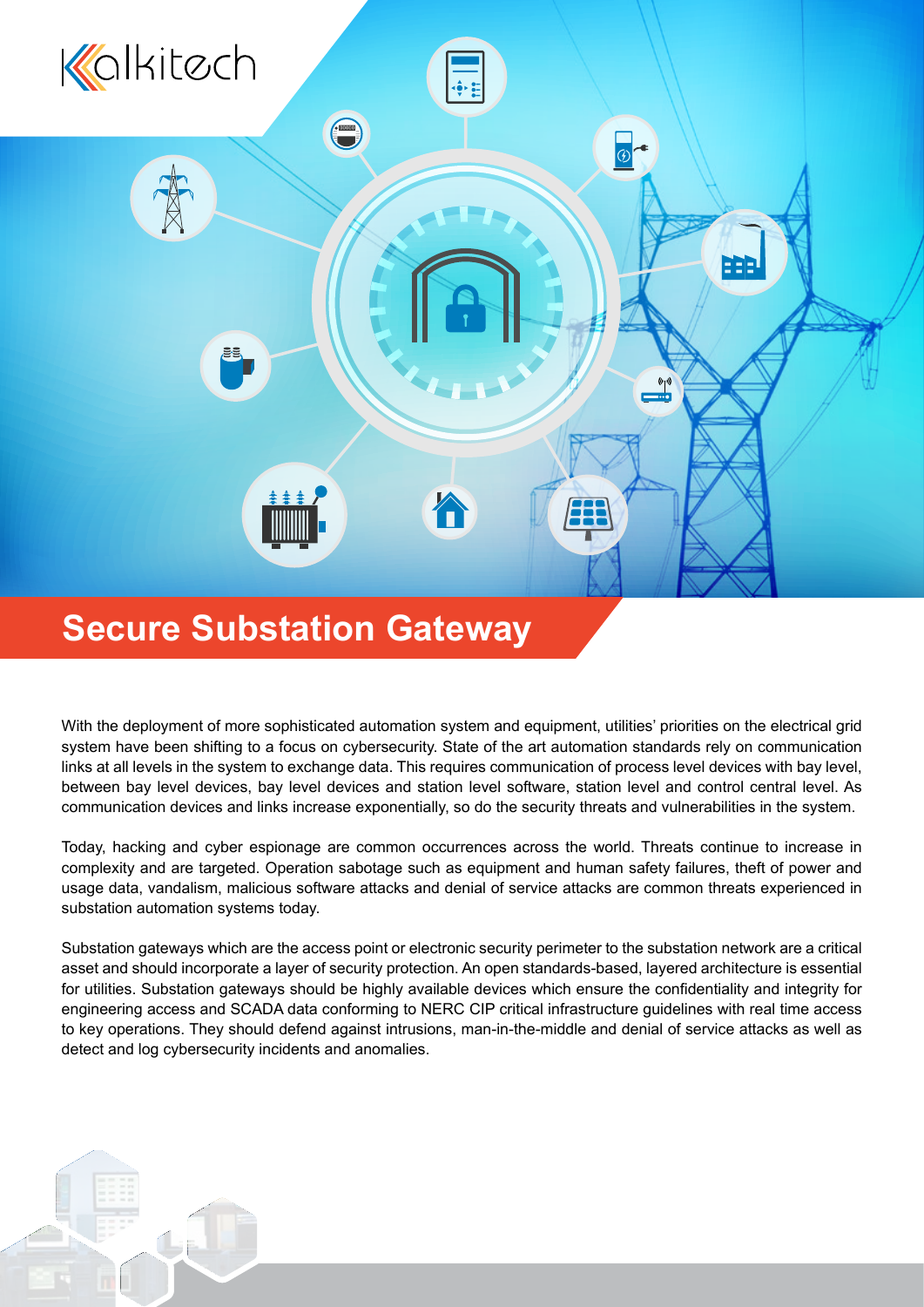## **KALKITECH SECURE SUBSTATION AUTOMATION ARCHITECTURE**



SYNC gateways and data concentrators deployed in utility substations can collect data from protection and metering devices. SYNC can connect and collect real time data, historical/profile data, fault file or event recordings on standard protocols such as IEC 61850, IEC 60870, DNP3.0 and Modbus, in addition to proprietary protocols from major Intelligent Electronic Device (IED) equipment vendors. Collected IED data can be stored, processed and converted to any telemetry protocol for transfer to the control center. This data can also be sent to a local SCADA station on IEC 61850 or a SYNC device can present the data over the built-in web HMI interface. In addition to data collection, SYNC devices can also be used to create a direct tunnel from a central protection management system to IEDs for remote configuration and parameterization. SYNC devices can be configured locally over a LAN or remotely over the WAN.

# **SYNC SECURITY FOR SUBSTATION AUTOMATION APPLICATIONS**

SYNC devices have a built-in firewall to control all the bidirectional network traffic from WAN to LAN at the substation perimeter. The user can configure physical ports as well as logical ports and is an important defense tool to protect network assets from external attacks. In addition, the firewall has the flexibility to be configured with inbound and outbound traffic policies for each interface.

SYNC gateways also help ensure confidentiality and integrity of data which its collected from field devices using various protocols. Data security is ensured by encrypting the data while in motion and at rest. Encryption reduces risk of man-in-the-middle, eavesdropping and replay attacks. Algorithms and protocols used for

data encryption are compatible with industry standards for utility automation applications. The IEC 62351-3 standard defines the mechanism for implementing TLSbased security for all TCP-based communications used in utility networks. This is a generic standard which can be applied across all utility network protocols including DNP3.0, IEC 60870-5-104, Modbus, IEC 61850, etc. User authentication using challenge-response Secure Authentication (SA) as specified in IEC 62351-5, is supported in DNP3.0 protocol. Messages which need to be sent between substations as Routable GOOSE (R-GOOSE) are encrypted using an AES algorithm and authenticated using a secure hash algorithm (SHA V1) RFC2104. SYNC devices can connect with key distribution centers using Group Domain of Interpretation (GDOI) and collect the symmetric keys required for securely sending messages between substations.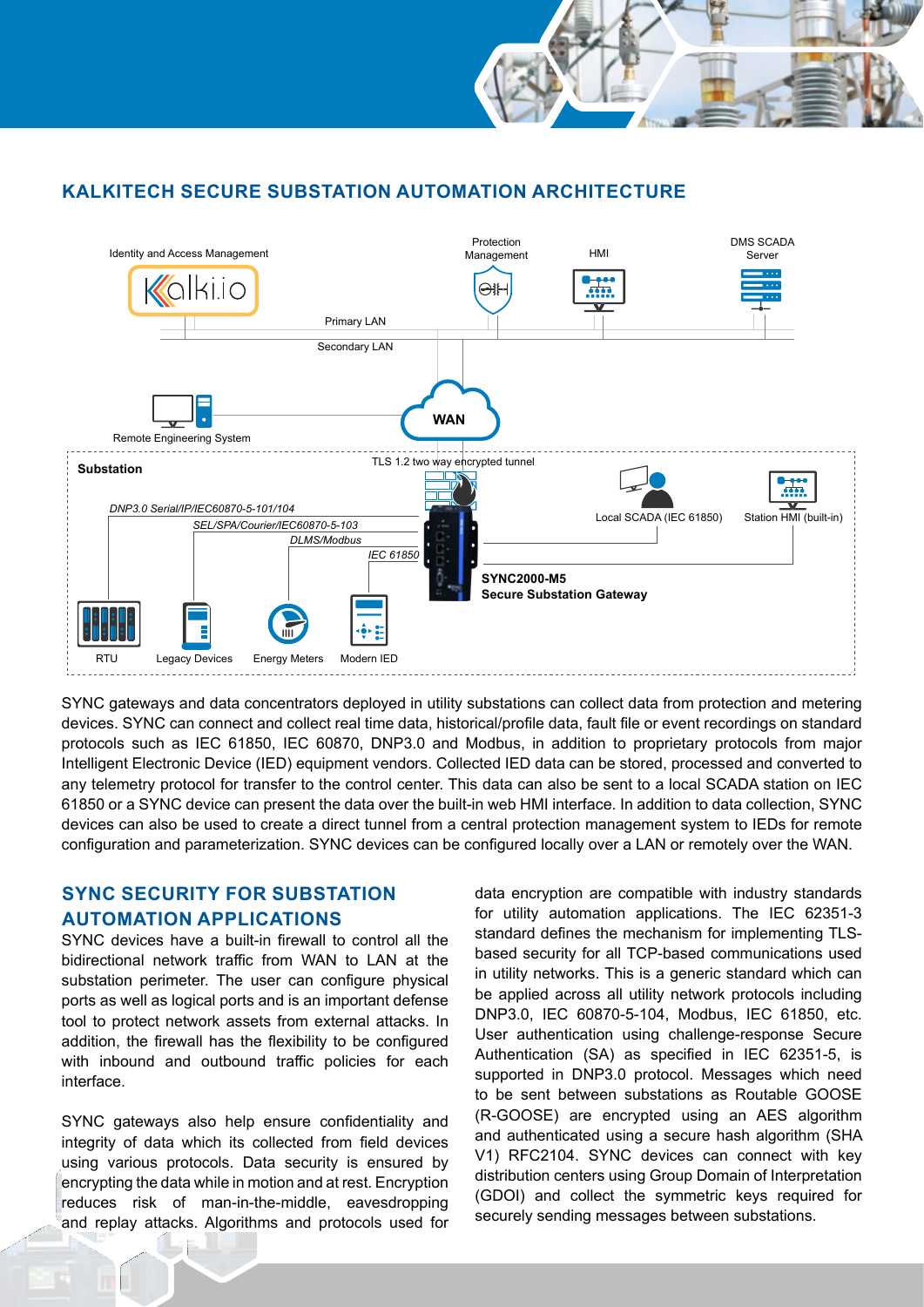SYNC also ensures that data is secure for all other associated services including network management, time synchronization, file transfer, and terminal access. The Network Management System (NMS) can access SYNC gateways only using Simple Network Management Protocol version3 (SNMPv3). Time synchronization of SYNC devices from station clock or synchronization of station devices by SYNC can be over Network Time Protocol version4 (NTPv4) or IEEE1588 which is a secure version of the protocol. Transfer of files/recordings such as event files, fault files from SYNC devices to the central server can use Secure File Transfer Protocol (SFTP).

SYNC devices use a X.509 PKI-based digital rights management system which is part of kalki.io Identity and access management. Kalki.io can be deployed on utility private network or hosted in a public domain. Digital rights management prevents spoofing, modification and nonrepudiation of device configuration and firmware. Role-Based Access Control (RBAC) provides fine grained permission settings to ensure specific operations are accessible only to authorized users or user groups. Any external actor must present authentication credentials, and be verified by kalki.io Certificate Authority (CA) before gaining access to any operation. Kalki.io identity

and access management system can be configured to be operated in two modes i.e. per IEC 62351-8 RBAC using an attribute certificate for offline use or online use by permission validation of user using Online Certificate Status Protocol (OCSP) - IETF RFC 6960. Certificates are updated from CA using Simple Certificate Enrollment Protocol (SCEP) and validated using the keys received from the key distribution center using the Group Domain of Interpretation (GDIO) protocol. Configuration and management access can only take place over a secure IETF TLS 1.2 tunnel from either a local configuration utility EasyConnect or from kalki.io remote monitoring and identity and access management system. Web access for configuration and monitoring also uses a TLS1.2 tunnel created using a secure proxy deployed in the target PC.

All engineering data including configuration file, license file, settings can be transferred to a device only with a digital signature. Keys provided by kalki.io identity and access management system are used to sign all engineering data/files. Devices will accept firmware and patches signed by Kalkitech. Any other firmware is rejected by the device, ensuring that no unauthorized binaries or malware is installed in the device.